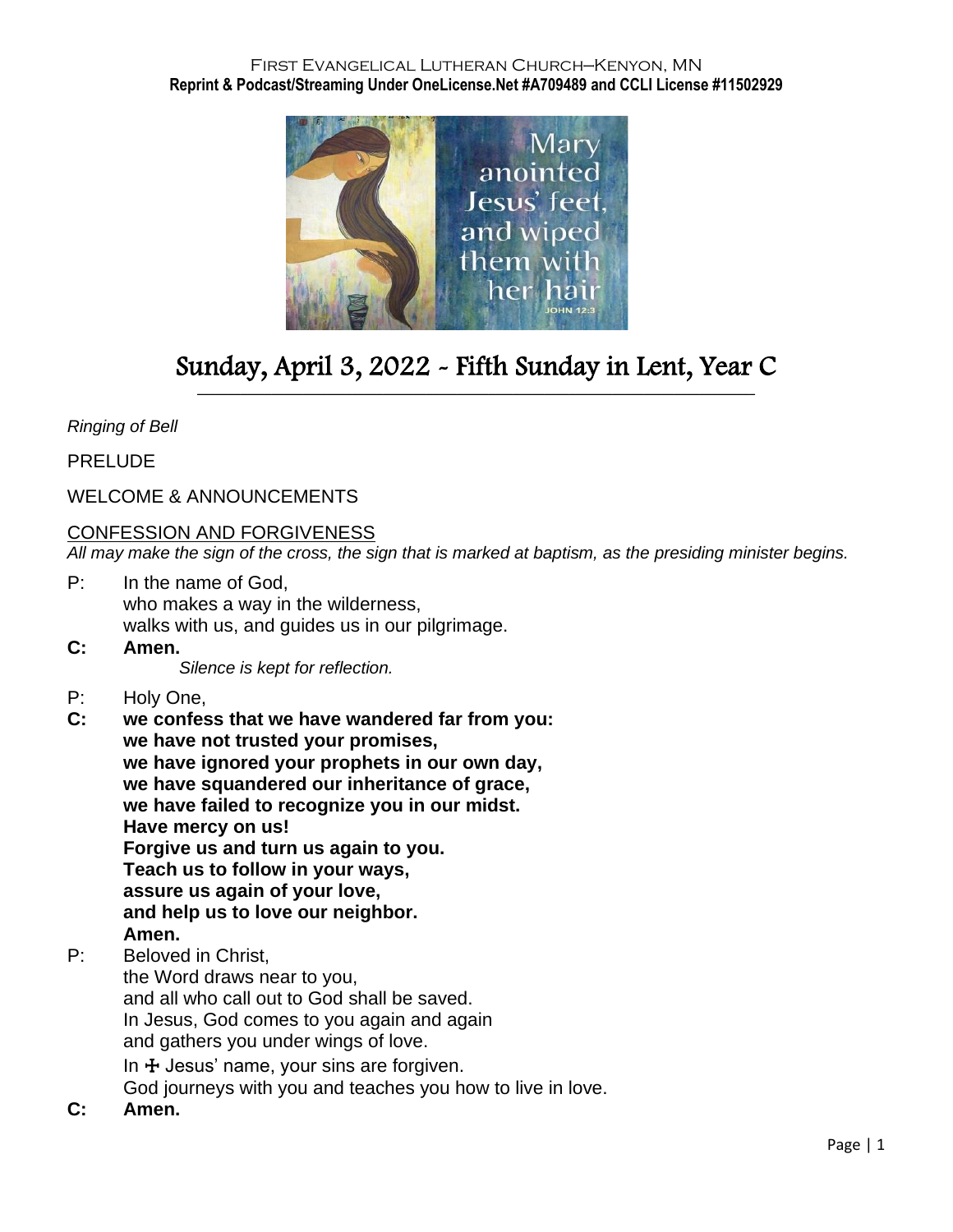- 1 **Christ, the life of all the living, Christ, the death of death, our foe, Christ, yourself for me once giving to the darkest depths of woe: through your suff'ring, death, and merit life eternal I inherit. Thousand, thousand thanks are due, dearest Jesus, unto you.**
- 3 **Then, for all that bought my pardon, for the sorrows deep and sore, for the anguish in the garden, I will thank you evermore; thank you for the groaning, sighing, for the bleeding and the dying, for that last triumphant cry, praise you evermore on high.**

### PRAYER OF THE DAY *We pray together*

**Creator God, you prepare a new way in the wilderness, and your grace waters our desert. Open our hearts to be transformed by the new thing you are doing, that our lives may proclaim the extravagance of your love given to all through your Son, Jesus Christ, our Savior and Lord, who lives and reigns with you and the Holy Spirit, one God, now and forever. Amen.**

#### CHILDREN'S WORD

### FIRST READING: ISAIAH 43:16-21

<sup>16</sup>Thus savs the LORD, who makes a way in the sea, a path in the mighty waters,  $17$  who brings out chariot and horse, army and warrior; they lie down, they cannot rise, they are extinguished, quenched like a wick: <sup>18</sup>Do not remember the former things, or consider the things of old. <sup>19</sup> am about to do a new thing; now it springs forth, do you not perceive it? I will make a way in the wilderness and rivers in the desert.  $20$ The wild animals will honor me, the jackals and the ostriches; for I give water in the wilderness, rivers in the desert, to give drink to my chosen people, <sup>21</sup>the people whom I formed for myself so that they might declare my praise. Word of God, Word OF LIFE. **THANKS BE TO GOD.**

#### PSALM 126 *We read responsively*

- L: When the LORD restored the fortunes of Zion, then were we like those who dream.
- **C: Then was our mouth filled with laughter, and our tongue with shouts of joy. Then they said among the nations, "The LORD has done great things for them."**
- L: The LORD has done great things for us, and we are glad indeed.
- **C: Restore our fortunes, O LORD, like the watercourses of the Negeb.**
- L: Those who sowed with tears will reap with songs of joy.
- **C: Those who go out weeping, carrying the seed, will come again with joy, shouldering their sheaves.**

# THE HOLY GOSPEL ACCORDING TO: JOHN 12:1-8

**GLORY TO YOU, O LORD.**

<sup>1</sup>Six days before the Passover Jesus came to Bethany, the home of Lazarus, whom he had raised from the dead. <sup>2</sup>There they gave a dinner for him. Martha served, and Lazarus was one of those at the table with him. <sup>3</sup>Mary took a pound of costly perfume made of pure nard, anointed Jesus' feet, and wiped them with her hair. The house was filled with the fragrance of the perfume. <sup>4</sup>But Judas Iscariot, one of his disciples (the one who was about to betray him), said, <sup>5"</sup>Why was this perfume not sold for three hundred denarii and the money given to the poor?" <sup>6</sup>(He said this not because he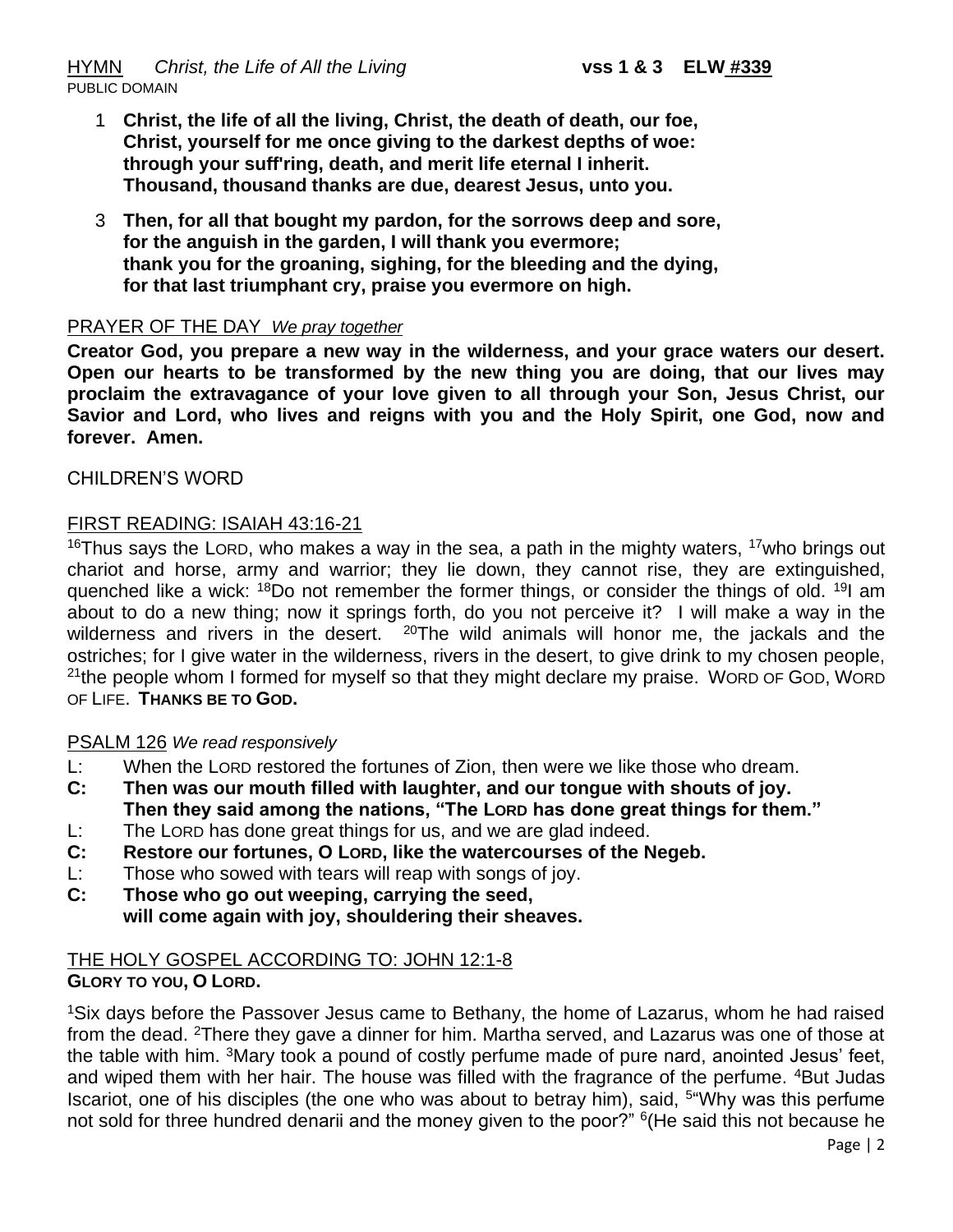cared about the poor, but because he was a thief; he kept the common purse and used to steal what was put into it.) <sup>7</sup> Jesus said, "Leave her alone. She bought it so that she might keep it for the day of my burial. <sup>8</sup>You always have the poor with you, but you do not always have me." THE GOSPEL OF OUR LORD. **PRAISE TO YOU, O CHRIST.**

SERMON Intern Pastor Al Aakre

HYMN: *Jesus Keep Me Near the Cross vss 1,3,4* **ELW #335** PUBLIC DOMAIN

1 **Jesus, keep me near the cross, there's a precious fountain; free to all, a healing stream flows from Calv'ry's mountain**.

*Refrain*

**In the cross, in the cross be my glory ever; till my ransomed soul shall find rest beyond the river.**

- 3 **Near the cross! O Lamb of God, bring its scenes before me; help me walk from day to day with its shadow o'er me.** *Refrain*
- 4 **Near the cross I'll watch and wait, hoping, trusting ever, till I reach the golden strand just beyond the river.** *Refrain*

# APOSTLES CREED

**I believe in God, the Father almighty, creator of heaven and earth. I believe in Jesus Christ, God's only Son, our Lord, who was conceived by the Holy Spirit, born of the virgin Mary, suffered under Pontius Pilate, was crucified, died, and was buried; he descended to the dead. On the third day he rose again; he ascended into heaven, he is seated at the right hand of the Father, and he will come to judge the living and the dead. I believe in the Holy Spirit, the holy catholic church, the communion of saints, the forgiveness of sins, the resurrection of the body, and the life everlasting. Amen.**

# PRAYERS

# SHARING THE PEACE & GLOBE OFFERING

*Children are invited to bring forward an offering to the globe in the front of the church. Globe offerings will go to one of our global mission partners to be decided by our youth.*

# OFFERING OF GIFTS – OFFERING PRAYER

- P: Extravagant God, you have blessed us with the fullness of creation.
- **C: Now we gather at your feast where you offer us the food that satisfies. Take and use what we offer here, come among us, and feed us with the body and blood of Christ, in whose name we pray. Amen.**

WORDS OF INSTITUTION – LORD'S PRAYER – INVITATION TO COMMUNION

DISTRIBUTION & HYMN *In the Cross of Christ I Glory* **All 4 vss. ELW # 324** PUBLIC DOMAIN

1 **In the cross of Christ I glory, tow'ring o'er the wrecks of time. All the light of sacred story gathers round its head sublime.**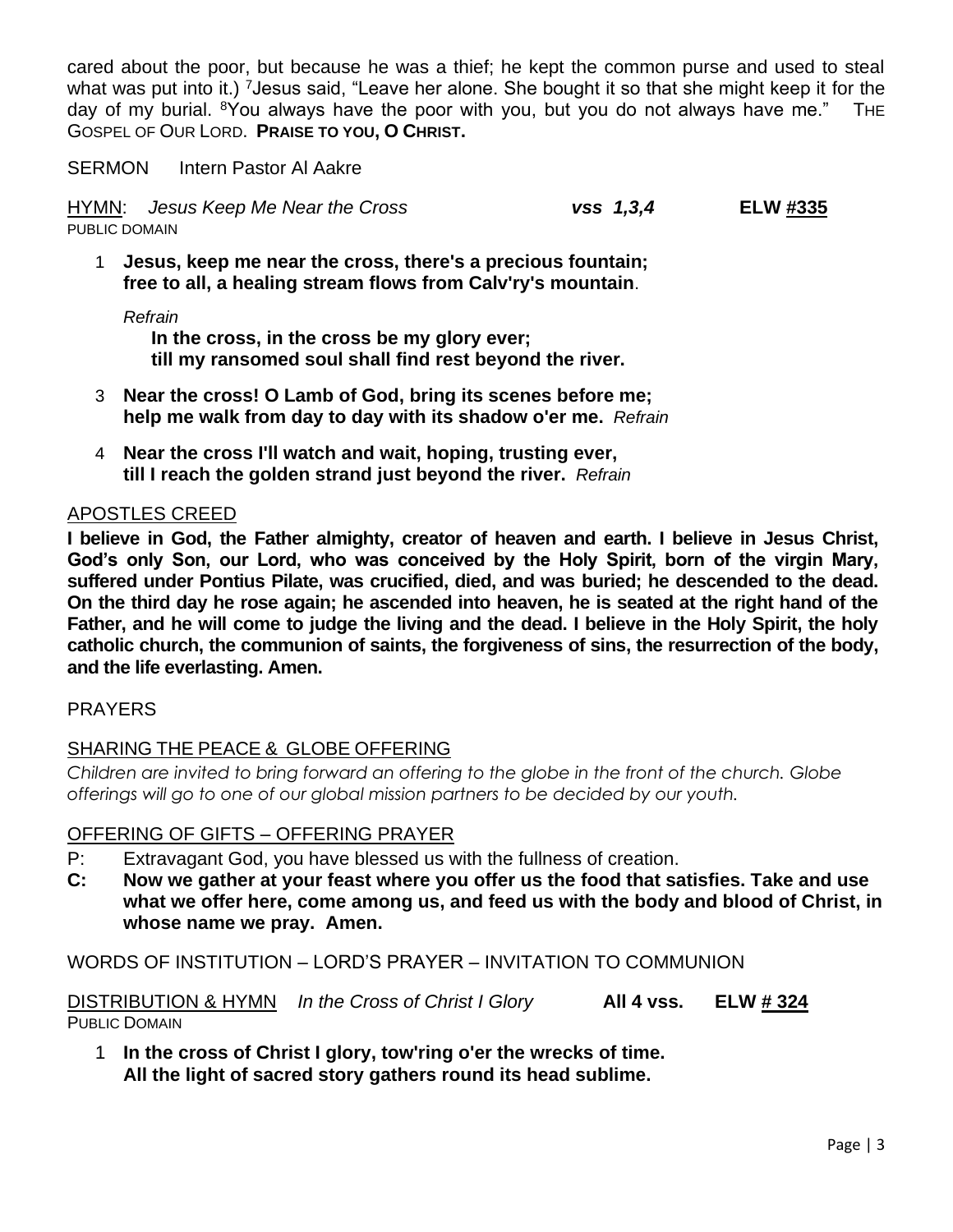- 2 **When the woes of life o'ertake me, hopes deceive, and fears annoy, never shall the cross forsake me; lo, it glows with peace and joy.**
- 3 **When the sun of bliss is beaming light and love upon my way, from the cross the radiance streaming adds more luster to the day.**
- 4 **Bane and blessing, pain and pleasure, by the cross are sanctified; peace is there that knows no measure, joys that through all time abide.**

# COMMUNION BLESSING

BLESSING P: You are children of God, anointed with the oil of gladness and strengthened for the journey. Almighty God, majestic and mighty,  $<sup>+</sup>$  bless you this day and always.</sup>

 **C: Amen.**

HYMN *Beneath the Cross of Jesus* **All 3 vss. ELW #338** PUBLIC DOMAIN

- 1 **Beneath the cross of Jesus I long to take my stand; the shadow of a mighty rock within a weary land, a home within a wilderness, a rest upon the way, from the burning of the noontide heat and burdens of the day.**
- 2 **Upon the cross of Jesus, my eye at times can see the very dying form of one who suffered there for me. And from my contrite heart, with tears, two wonders I confess: the wonder of his glorious love and my unworthiness.**
- 3 **I take, O cross, your shadow for my abiding place; I ask no other sunshine than the sunshine of his face; content to let the world go by, to know no gain nor loss, my sinful self my only shame, my glory all, the cross.**

#### *RINGING OF BELL*

DISMISSAL L: Go in peace. Jesus meets you on the way.  **C: Thanks be to God.**

**POSTLUDE** 

PASTOR—Julie Rogness PREACHING—Intern Al Aakre MUSICIAN—Tammy Hanson/Organ TECH CREW—Jim Braaten, Steve Johnson, Bill Lewis, Dan Rogness, Holly Aldorfer, Heidi Haugen.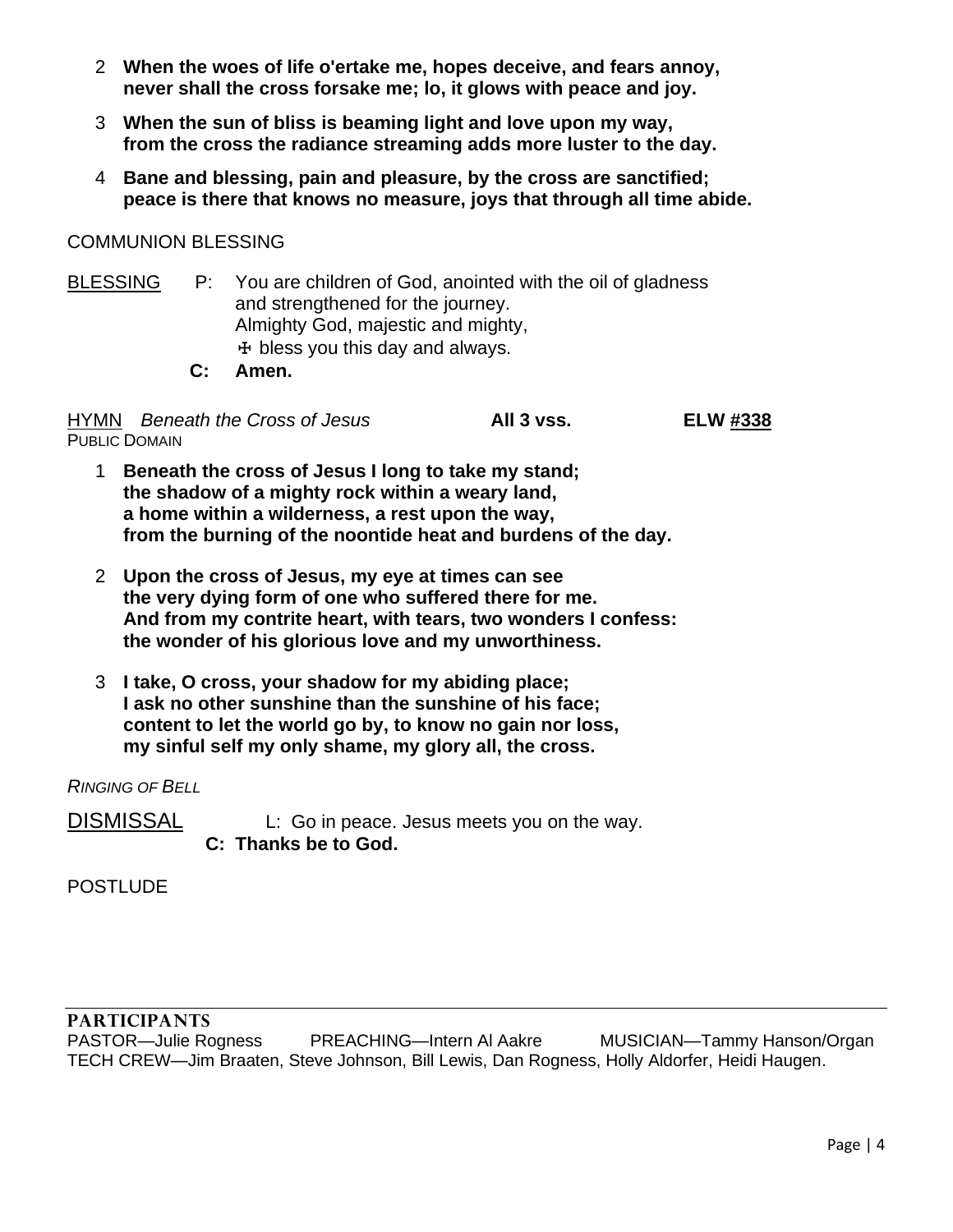### **ACKNOWLEDGEMENTS**

IMAGE: *A Precious Gift to Share* by Huibing He (with permission of Overseas Ministries Study Center, Princeton, New Jersey). Copyright © Huibing He. All rights reserved. Used by permission. USED WITH PERMISSION

WORSHIP TEXTS: from *sundaysandseasons.com* under Augsburg Fortress Liturgies Annual License #SB143702.

PUBLIC DOMAIN HYMNS: C*hrist the Life of All the Living* ELW 339, *Jesus Keep Me Near the Cross*  ELW 335, *In the Cross of Christ I Glory* ELW 324, *Beneath the Cross of Jesus* ELW 338.

#### **CONNECTIONS**

WEBSITE: **flckenyon.org** FACEBOOK: **First Evangelical Lutheran Kenyon MN** OUR YOUTUBE CHANNEL: **<https://www.youtube.com/c/FirstEvangelicalLutheranChurchKenyon>** Pastor E-Mail: **[firstpastorkenyon@gmail.com](mailto:firstpastorkenyon@gmail.com)** Pastor Phone: 952-994-1201 Church E-Mail: **[firstlutherankenyon@gmail.com](mailto:firstlutherankenyon@gmail.com)** Church Office Phone: 789-5261

#### **REMEMBER IN PRAYER**

Sid Strandemo, Faye Marcuson, Lila Cole, Mona Boomgarden, Helen Aase, Jennifer Lerfald, Carol Ronning, Carolyn Walker.

#### **CALENDAR**

| Sun/Apr 3  | <b>9 AM</b>  | LENT 5 WORSHIP - In Person & Live-Streamed               |
|------------|--------------|----------------------------------------------------------|
|            | <b>10 AM</b> | <b>Sunday School</b>                                     |
|            | $11 - 1$     | <b>KAIC FUNDRAISER at Holden</b>                         |
|            | <b>10 AM</b> | 5TH Grade 1st Communion Class                            |
|            | 7 PM         | AA                                                       |
| Tue/Apr 5  | 7:15 PM      | Worship/Evangelism Committee                             |
| Wed/Apr 6  | 6:30 PM      | WED LENT WORSHIP w/Communion - In Person & Live-Streamed |
|            |              | Coffee -- Confirmation/Mentor Sessions                   |
| Thu/Apr 7  | 6:30 PM      | Ed-Youth                                                 |
| Thu/Apr 7  | 7 PM         | AA                                                       |
| Sun/Apr 10 | 9 AM         | PALM SUNDAY WORSHIP- In Person & Live-Streamed           |
|            | 10 AM        | <b>Sunday School</b>                                     |
|            | <b>10 AM</b> | <b>SPRING CELELBRATION BRUNCH</b>                        |
|            | 7 PM         | AA                                                       |
|            |              |                                                          |

#### **ANNOUNCEMENTS**

**TODAY! - Sun April 3 -** Kenyon Area Internship Committee Annual Fundraiser at Holden Lutheran Church. Free-Will Donations. Soup Served 11 am to 1:00 pm – Vote for Best Soup – Cake/Pie Auction at 12:30 – Gift Drawing. Volunteers Needed: one person to help Candy Herrlich serve soup that day; and any volunteers to help with Set Up, & Clean Up. Volunteers may call Cindy Lewis @ 507-330-1644.

**Sunday, April 10 - Spring Celebration Brunch –** Presented by First Lutheran Women. You are invited to come share in a time of joyous fellowship.

**Kenyon Meals On Wheels -** Meals on Wheels is available to anyone age 60 and over who are wanting a prepared hot, nutritious meal on a regular basis. Meals are available Sunday through Friday, including holidays. The meals are prepared at Kenyon Senior Living and volunteers deliver them right to your home. Delivery is available to anyone living in Kenyon city limits. The cost per meal is \$7.25. Volunteers provide you with a meal card to use as payment for your meals. Each meal card contains 12 meals, totaling a cost of \$87.00. You pick which days you would like to receive meals and can change it at any time. Meals are typically delivered between 11:15 and 12:15. If you are interested in hearing more about the program, please contact Barb St. John at 507-789-5553.